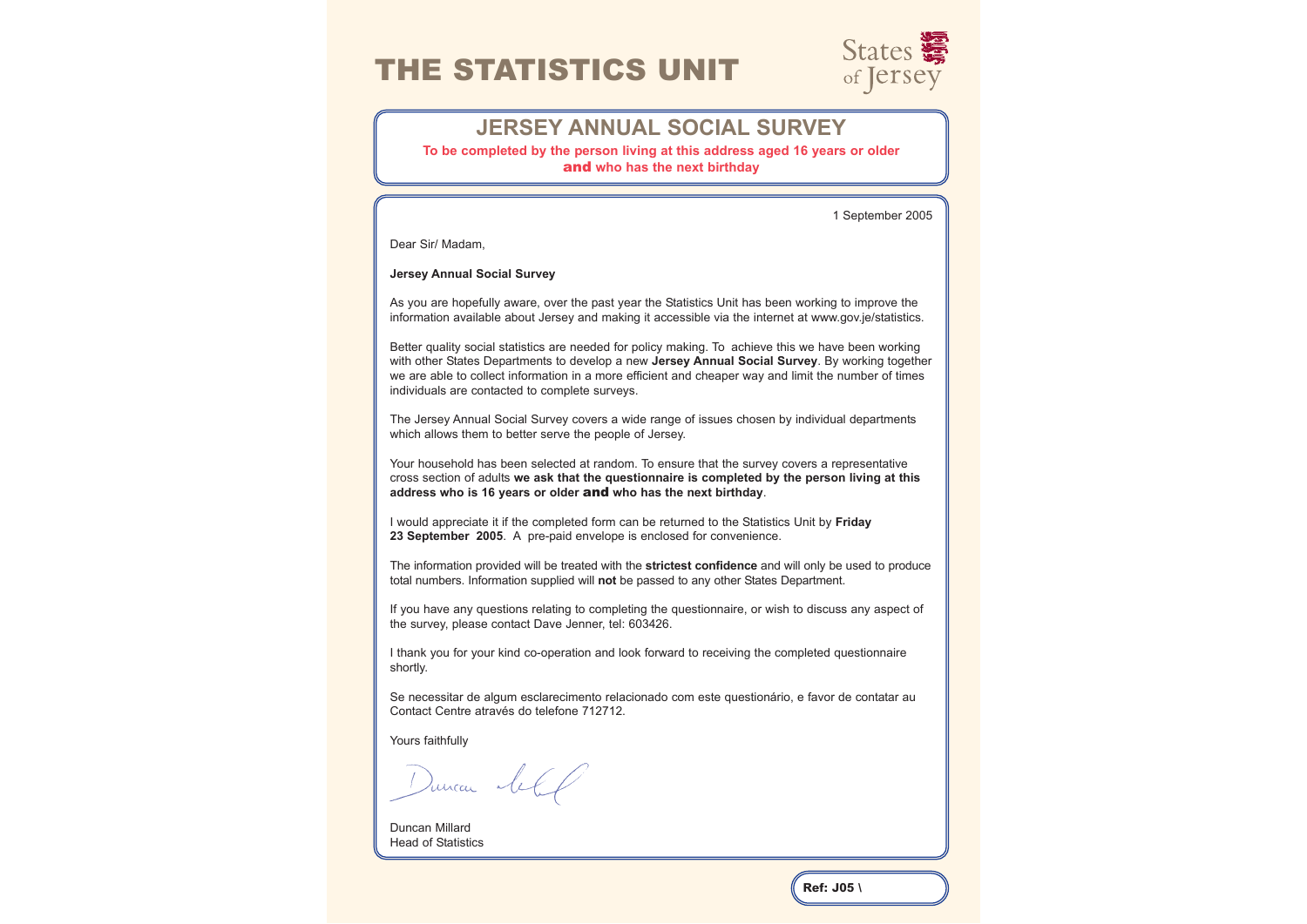**Please note that all data will be treated with the** strictest confidence. **Information provided by individuals will** not be passed **to anyone outside of the Statistics Unit.**

# Section 1: About You

| 1.1 | Male<br>Female<br>Are you? (Please tick)                                                                                                                  |  |  |  |  |  |  |
|-----|-----------------------------------------------------------------------------------------------------------------------------------------------------------|--|--|--|--|--|--|
| 1.2 | In which year were you born?                                                                                                                              |  |  |  |  |  |  |
| 1.3 | What is your marital status? (Please tick one box only)                                                                                                   |  |  |  |  |  |  |
|     | Single (never married)                                                                                                                                    |  |  |  |  |  |  |
|     | Married (first marriage)                                                                                                                                  |  |  |  |  |  |  |
|     | Re-married                                                                                                                                                |  |  |  |  |  |  |
|     | Separated (but still legally married)                                                                                                                     |  |  |  |  |  |  |
|     | <b>Divorced</b>                                                                                                                                           |  |  |  |  |  |  |
|     | Widowed                                                                                                                                                   |  |  |  |  |  |  |
| 1.4 | Where were you born? (Please tick one box only)                                                                                                           |  |  |  |  |  |  |
|     | Jersey                                                                                                                                                    |  |  |  |  |  |  |
|     | Elsewhere in the British Isles or the Republic of Ireland - see Note (a)                                                                                  |  |  |  |  |  |  |
|     | Portugal/Madeira                                                                                                                                          |  |  |  |  |  |  |
|     | Other European country, (Please specify country)                                                                                                          |  |  |  |  |  |  |
|     | Elsewhere, (Please specify country)                                                                                                                       |  |  |  |  |  |  |
|     | Note (a) England, Wales, Scotland, Northern Ireland, other Channel Islands, Isle of Man.                                                                  |  |  |  |  |  |  |
| 1.5 | When did your present period of continuous residence in Jersey begin?<br>(Ignore periods of absence on holiday and absences during the Occupation years). |  |  |  |  |  |  |
|     | At birth<br>In (year)<br>or                                                                                                                               |  |  |  |  |  |  |

# **JERSEY ANNUAL SOCIAL SURVEY To be completed by the person living at this address aged 16 years or older**  and **who has the next birthday**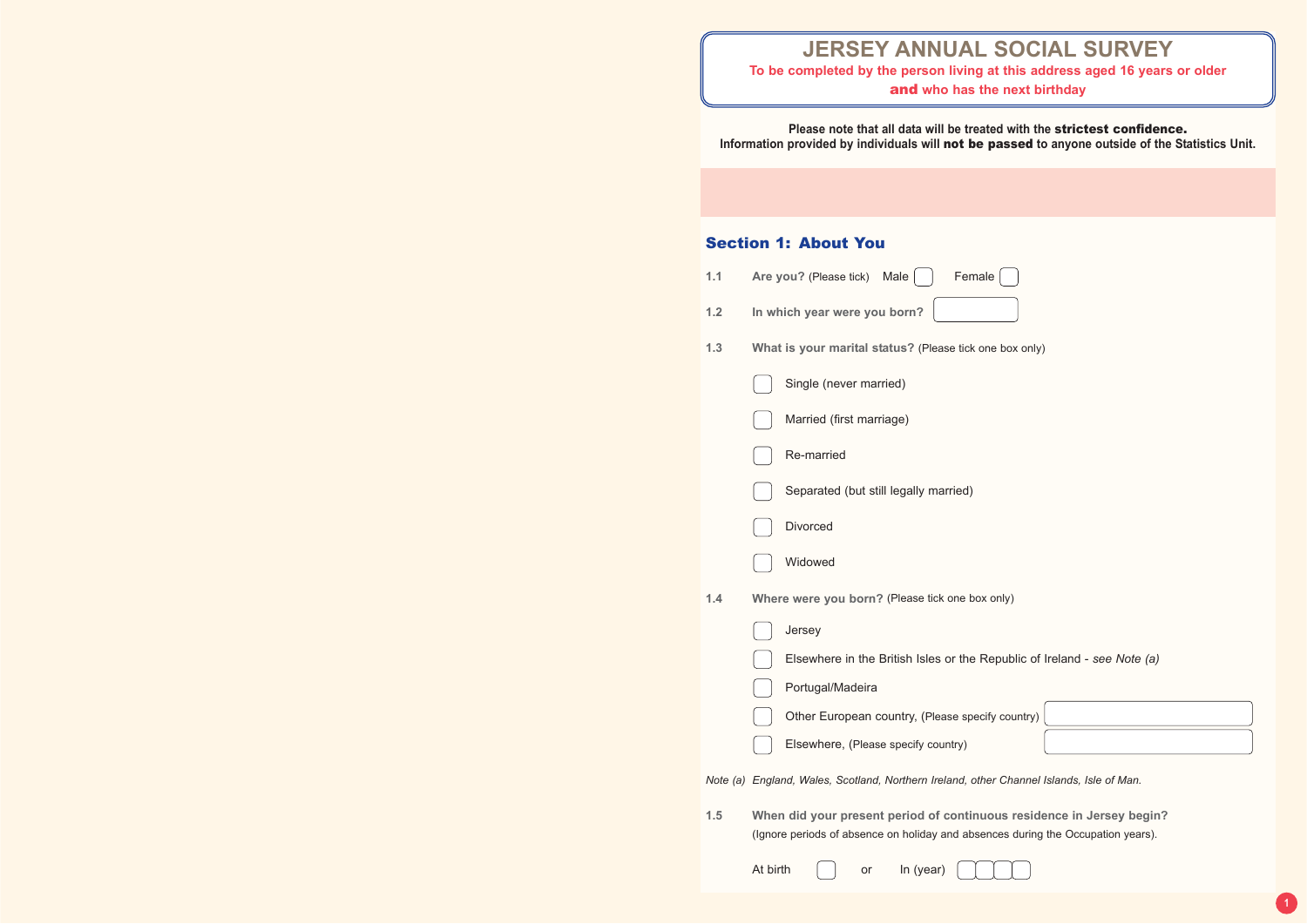|      | <b>Employment details</b>                                                                                                                                                                                                              | 1.11<br>What is the type of accommodation? (Please tick one box only) |                                                                                                                                                                                                                                                                |  |  |  |
|------|----------------------------------------------------------------------------------------------------------------------------------------------------------------------------------------------------------------------------------------|-----------------------------------------------------------------------|----------------------------------------------------------------------------------------------------------------------------------------------------------------------------------------------------------------------------------------------------------------|--|--|--|
| 1.6  | Are you currently? (Please tick the one box which is most appropriate to you)<br>Retired<br>Working for an employer<br>In full-time education<br>Self employed, employing others<br>Self employed, not employing others<br>A homemaker |                                                                       | Sheltered/disabled<br>Old people's/retirement home<br>Owner occupied<br>see Note (b)<br>States/Parish rent<br>Private rent (qualified sector)<br>Housing trust rent<br>Lodger paying rent<br>Staff/service<br>Registered lodging house<br>in private household |  |  |  |
|      | Unemployed, looking for work<br>Other (Please specify)<br>Unable to work due to long term sickness/disability                                                                                                                          |                                                                       | Note (b): Sheltered/disabled housing is housing designed so that the elderly or physically disabled can live<br>independently. Such homes are usually built in groups and provided with a warden or emergency call<br>facilities.                              |  |  |  |
|      |                                                                                                                                                                                                                                        | 1.12                                                                  | How many bedrooms are there for use by your household? (Please tick one box only)                                                                                                                                                                              |  |  |  |
| 1.7  | In which industry do you work? (Please tick the one box which is most appropriate to you)<br>Agriculture and fishing<br>Finance (including legal work)                                                                                 |                                                                       | Five or more<br>One<br>Three<br>Four<br>Two                                                                                                                                                                                                                    |  |  |  |
|      | Construction and tradesmen<br>Public sector                                                                                                                                                                                            | 1.13                                                                  | How many people, including yourself, live in your household?<br>(Please enter numbers in boxes below, excluding any paying lodgers).                                                                                                                           |  |  |  |
|      | Transport and communications<br>Wholesale and retail<br>(including Jersey Airport, Harbours, Post & Telecom)                                                                                                                           |                                                                       | Adults (aged 16 or over)                                                                                                                                                                                                                                       |  |  |  |
|      | Hotels, restaurants and bars<br>Jersey Electricity, Jersey Gas or Jersey Water                                                                                                                                                         |                                                                       | Of which<br>are pensioners (aged 65 or over)                                                                                                                                                                                                                   |  |  |  |
|      | Other (Please specify)                                                                                                                                                                                                                 |                                                                       | Children aged 0 to 4                                                                                                                                                                                                                                           |  |  |  |
| 1.8  | How many hours per week do you usually work in your main job?<br>(Do not count overtime and meal breaks)                                                                                                                               |                                                                       | Children aged 5 to 10                                                                                                                                                                                                                                          |  |  |  |
|      | Number of hours worked per week                                                                                                                                                                                                        |                                                                       | Children aged 11 to 15                                                                                                                                                                                                                                         |  |  |  |
|      |                                                                                                                                                                                                                                        | 1.14                                                                  | Which type of housing qualifications does the <i>main householder</i> have? (Please tick one box only)                                                                                                                                                         |  |  |  |
| 1.9  | In your main job, what type of contract are you on? (Please tick one box only)                                                                                                                                                         |                                                                       | Residentially qualified (a-h category) see Note (c)                                                                                                                                                                                                            |  |  |  |
|      | Contract 1 to 5 years $\vert$<br>Contract less than 1 year<br>Permanent                                                                                                                                                                |                                                                       | Essentially employed, approved by the Housing Committee (j category)                                                                                                                                                                                           |  |  |  |
|      | Other (e.g. weekend/occasional work etc.)<br>Seasonal                                                                                                                                                                                  |                                                                       | Residentially qualified (k category)                                                                                                                                                                                                                           |  |  |  |
|      | <b>About your household</b>                                                                                                                                                                                                            |                                                                       | Not residentially qualified                                                                                                                                                                                                                                    |  |  |  |
| 1.10 | What type of property does your household occupy? (Please tick one box only)                                                                                                                                                           |                                                                       | Note (c): A person who is qualified under the Jersey Housing Law and entitled to purchase a property in Jersey.                                                                                                                                                |  |  |  |
|      | <b>Bedsit</b><br>Flat/maisonette                                                                                                                                                                                                       |                                                                       |                                                                                                                                                                                                                                                                |  |  |  |
|      | Semi-detached/terraced house<br>Detached house/bungalow                                                                                                                                                                                |                                                                       |                                                                                                                                                                                                                                                                |  |  |  |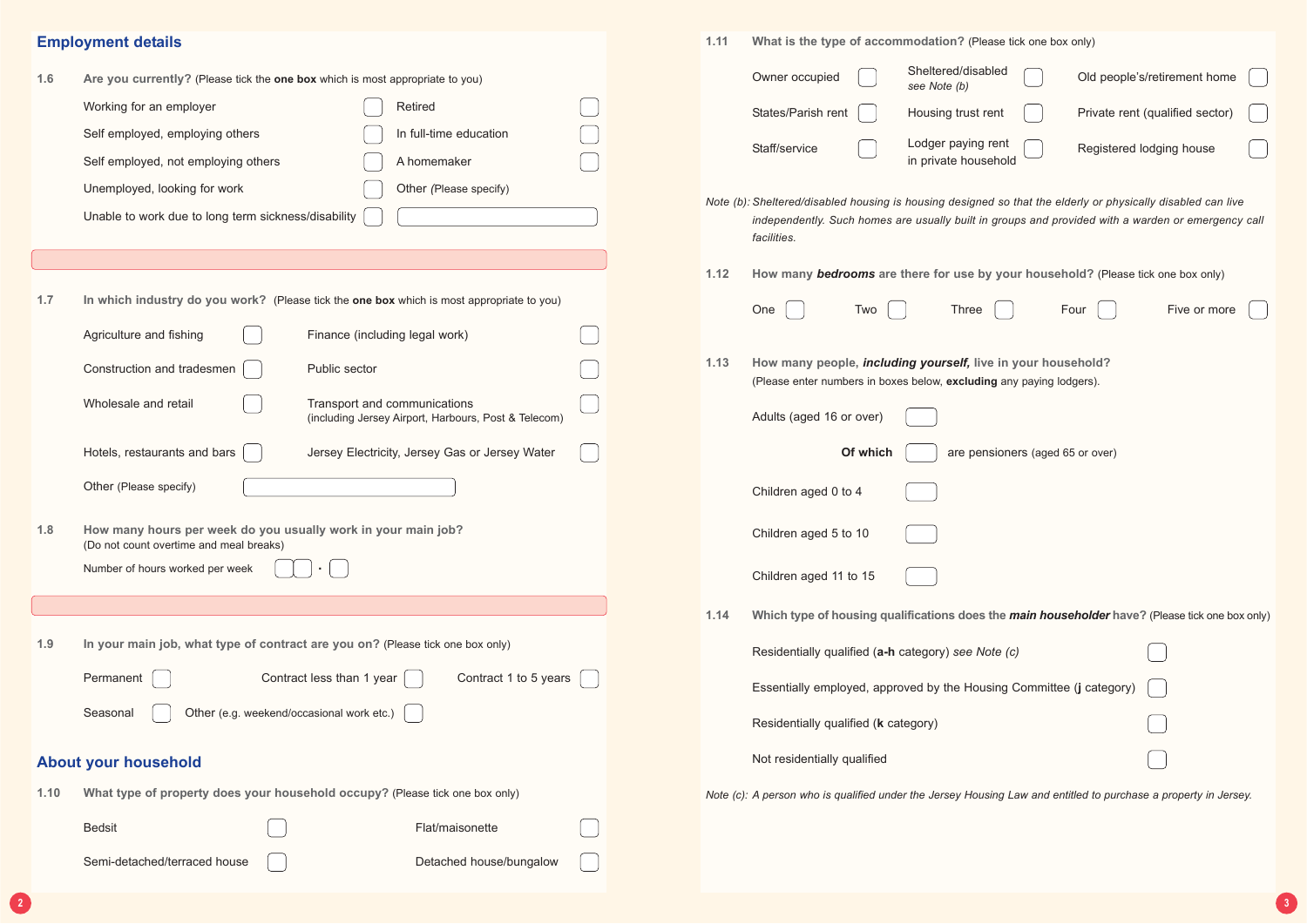- **2.6 How many times have you** *visited a doctor* **(for yourself only) in the last 12 months?** (Please estimate if you are not sure)
- **2.7 how many times have you called a doctor 12 months?** (Please estimate if you are not sure
- **2.8 Do you think the cost of visiting a doctor is:** (Please tick one box only) Good value for money About right Expensive, but worth it

Expensive, so I only go when I really have to

I am exempt through Health Insurance Exen Don't know

So expensive that it prevents me from going

**2.10 How many times in the last year have you asked your pharmacist for advice on health related issues including how to manage your medicines?** (Please estimate if you are not sure)  $\left\{ \begin{array}{c} \end{array} \right\}$  times

- **2.11 Which of the following best describes you?** (Please tick one box only)
	- I have never smoked/I don't smoke
	- I used to smoke occasionally, but don't now
	- I used to smoke daily, but don't now
	- I smoke occasionally, but not every day
	- **I** smoke daily

**2.9 Does the cost of other types of health care concern you?** (Please enter **number** of visits and **tick boxes** for your views on cost)



| $\mathbf{I}$                          |                                                                      |
|---------------------------------------|----------------------------------------------------------------------|
| $\begin{bmatrix} 1 & 1 \end{bmatrix}$ | $\left(\begin{array}{ccc} 0 & 0 & 0 \\ 0 & 0 & 0 \end{array}\right)$ |
| $\begin{bmatrix} 1 & 1 \end{bmatrix}$ |                                                                      |
| $\begin{bmatrix} 1 & 1 \end{bmatrix}$ | $\left(\begin{array}{ccc} 0 & 0 & 0 \\ 0 & 0 & 0 \end{array}\right)$ |
| l a T                                 | <b>CONTRACTOR</b>                                                    |

# **Smoking**

## Section 2: Health and Lifestyle

|     | OBIIBI AI NGAILII                                                                                                                                                                                                                                                 |
|-----|-------------------------------------------------------------------------------------------------------------------------------------------------------------------------------------------------------------------------------------------------------------------|
| 2.1 | Over the last 12 months, would you say your health on the whole has been?<br>(Please tick one box only)<br>Good<br>Fairly good                                                                                                                                    |
|     | Not good                                                                                                                                                                                                                                                          |
| 2.2 | Do you consider that you have a long term health problem/disability?<br>Yes<br>What is your main long term health problem/disability                                                                                                                              |
|     | No                                                                                                                                                                                                                                                                |
| 2.3 | Which statement best refers to your employment situation? (Please tick one box only)                                                                                                                                                                              |
|     | I would like a job, but have not got one because of my long term health problem/disability                                                                                                                                                                        |
|     | I am in work, but my long term health problem/disability has limited my choice of jobs                                                                                                                                                                            |
|     | I have a long term health problem/disability, but it has not affected my ability to work                                                                                                                                                                          |
|     | I am retired and am not looking for a job                                                                                                                                                                                                                         |
|     | I am below retirement age, but I am not looking for a job                                                                                                                                                                                                         |
|     | Other (Please specify)                                                                                                                                                                                                                                            |
| 2.4 | My long term health problem/disability causes me serious difficulties in:<br>(Please tick all which apply)<br>Getting out and about<br>Having a job<br>My family life<br>My social life<br>Education<br>No difficulties                                           |
| 2.5 | In what areas of everyday living do you have to spend more money because of your long<br>term health problem/disability? (Please tick all which apply)<br>Food<br>Clothing<br>Electricity/heating<br>Transport<br>Medical costs<br>Care<br>Other (Please specify) |

None

| or (for yourself only) in the last 12 months?<br>$\left  \begin{array}{c} \end{array} \right $ times                     |
|--------------------------------------------------------------------------------------------------------------------------|
| or to your home (for yourself only) in the last<br>$\left\lceil \begin{array}{c} \end{array} \right\rceil$ times<br>ure) |

| O            |  |
|--------------|--|
| J            |  |
| mption (HIE) |  |
|              |  |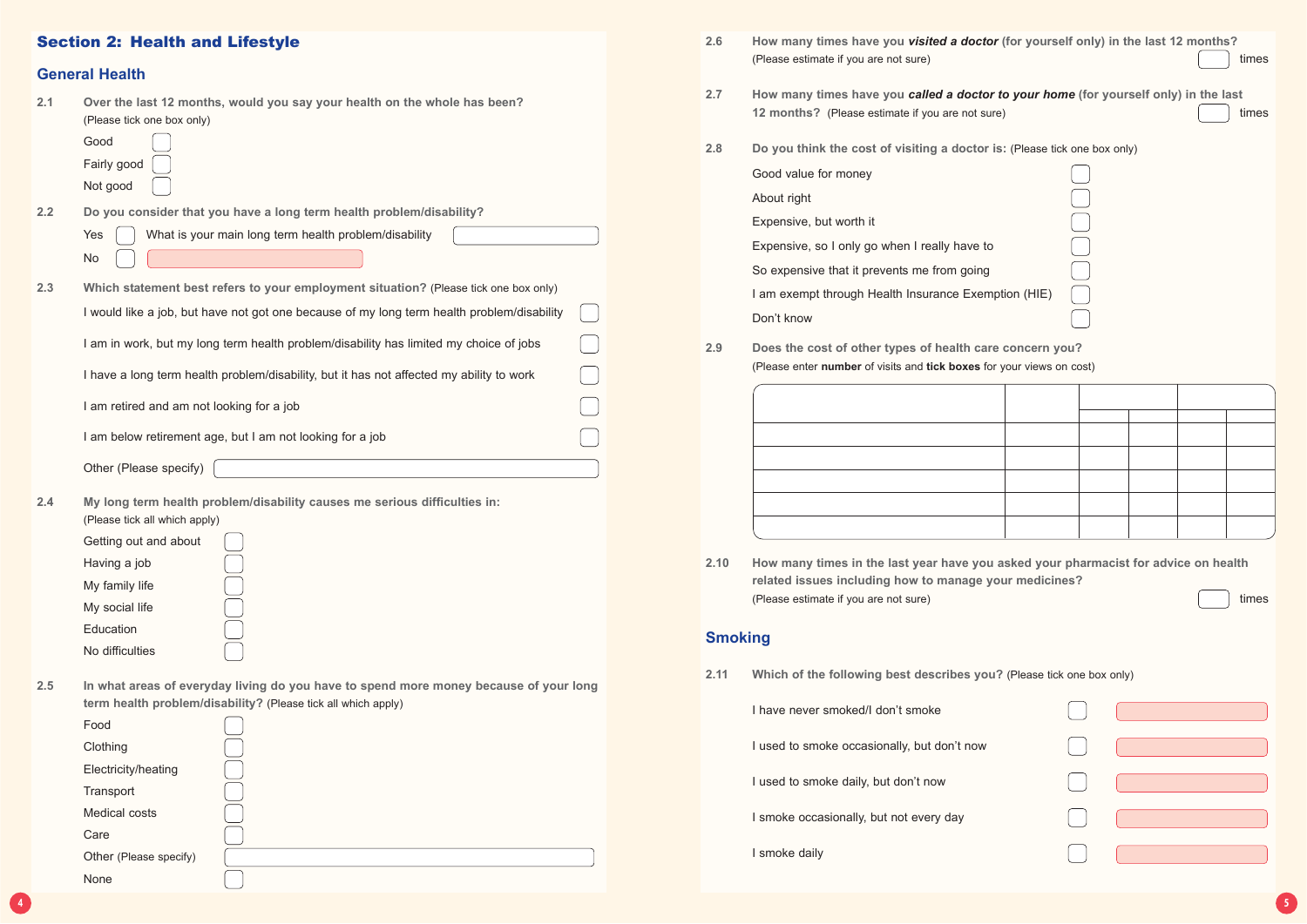| 2.12        | If you smoke every day, how much do you smoke on average per day?                                                                  | 2.21<br>How many portions of the following foods have you eaten in the last<br>(Please tick one box in each of parts a to c below)                                                                            |
|-------------|------------------------------------------------------------------------------------------------------------------------------------|---------------------------------------------------------------------------------------------------------------------------------------------------------------------------------------------------------------|
|             | Number of cigarettes per day                                                                                                       |                                                                                                                                                                                                               |
|             | Number of cigars per day                                                                                                           | a) Portions of <i>fruit</i> (including raw, canned, dried, cooked, but excluding fruit juice)                                                                                                                 |
|             | Ounces of tobacco per day                                                                                                          | A portion is something like 1 apple, 1 orange, 1 banana, 2 plums, cupful of grapes<br>raisins, 3 tablespoons of stewed apple, etc.                                                                            |
| 2.13        | If you smoke occasionally, how much on average do you smoke per week?                                                              | None<br>One<br>Two<br><b>Three</b><br>Four<br>Five                                                                                                                                                            |
|             | Number of cigarettes per week                                                                                                      |                                                                                                                                                                                                               |
|             | Number of cigars per week                                                                                                          | b) Portions of cooked or uncooked vegetables                                                                                                                                                                  |
|             | Ounces of tobacco per week                                                                                                         | (excluding potatoes, but including any other fresh, frozen or canned vegetables)<br>A portion is something like a bowl of salad, 3 tablespoons of peas or sweetcorn, 2<br>carrots, cabbage, baked beans, etc. |
| 2.14        | Would you like to stop smoking?                                                                                                    |                                                                                                                                                                                                               |
|             | Yes<br>No                                                                                                                          | Four<br>None<br>One<br>Two<br><b>Three</b><br>Five                                                                                                                                                            |
| 2.15        | Have you made a serious attempt to stop smoking in the past 12 months?                                                             |                                                                                                                                                                                                               |
|             | <b>No</b><br>Yes                                                                                                                   | c) Small glass of pure fruit or vegetable juice? (excluding diluted squash or                                                                                                                                 |
|             |                                                                                                                                    | None<br>One<br>Two or more                                                                                                                                                                                    |
| 2.16        | Are you aware that there is a service in Jersey to help people stop smoking?                                                       |                                                                                                                                                                                                               |
|             | <b>No</b><br>Yes                                                                                                                   | <b>Weight</b>                                                                                                                                                                                                 |
| 2.17        | How worried are you about inhaling other people's smoke? (Please tick one box only)                                                |                                                                                                                                                                                                               |
|             | Quite a lot<br>A little<br>Don't know<br>Not at all<br>A great deal                                                                | 2.22<br>Which of the following best describes you? (Please tick one box only)                                                                                                                                 |
|             |                                                                                                                                    | I am underweight                                                                                                                                                                                              |
|             |                                                                                                                                    | I am about the right weight                                                                                                                                                                                   |
| 2.18        | Would you support a ban on smoking in all public places and enclosed workplaces such as                                            | I am a little overweight                                                                                                                                                                                      |
|             | offices, shops, pubs, restaurants, nightclubs, cinemas, etc? (Please tick one box only)                                            | I am very overweight                                                                                                                                                                                          |
|             | Yes<br>No<br>Don't know                                                                                                            | I am not sure about my weight                                                                                                                                                                                 |
| 2.19        | In your opinion, should any enclosed workplace be exempt from a smoking ban?                                                       | Approximately how tall are you?<br>2.23                                                                                                                                                                       |
|             | (Please tick one box only)                                                                                                         | You may answer either in metres or in feet and inches.                                                                                                                                                        |
|             | Don't know<br>No<br>Yes                                                                                                            |                                                                                                                                                                                                               |
|             |                                                                                                                                    | inches<br>metres<br>feet<br>or                                                                                                                                                                                |
|             | If yes, please specify which                                                                                                       |                                                                                                                                                                                                               |
|             |                                                                                                                                    | 2.24<br>Approximately how heavy are you?                                                                                                                                                                      |
| <b>Diet</b> |                                                                                                                                    | You may answer in either kilograms or stones and pounds.                                                                                                                                                      |
|             |                                                                                                                                    |                                                                                                                                                                                                               |
| 2.20        | How many portions of fruit and vegetables do you think health experts recommend you<br>eat every day? (Please enter number in box) | kilos<br>stone<br>pounds<br>or                                                                                                                                                                                |

**6**

**24** hours? *A portion is something like 1 apple, 1 orange, 1 banana, 2 plums, cupful of grapes, half tablespoon dried* ve More than five  $\overline{\phantom{0}}$ *A portion is something like a bowl of salad, 3 tablespoons of peas or sweetcorn, 2 tablespoons of broccoli,* ve More than five or cordial drinks)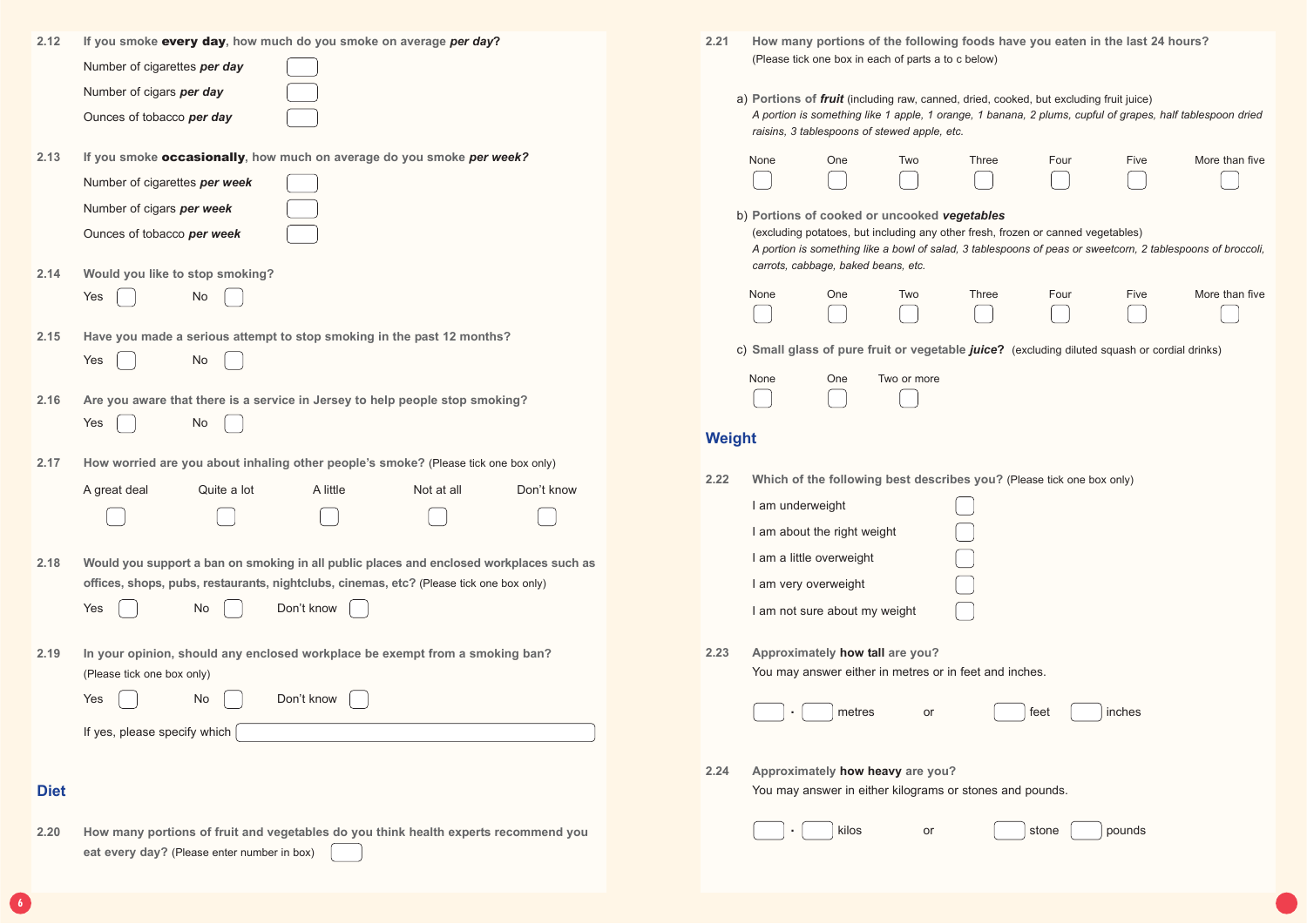| 3.6 | Would you say that you are: (Please tick one box only) |  |
|-----|--------------------------------------------------------|--|
|     | Very physically active                                 |  |
|     | Fairly physically active                               |  |
|     | Not very physically active                             |  |
|     | Not at all physically active                           |  |
|     |                                                        |  |

**3.7 How many minutes of at least moderate physical activity do you think health experts nearest 10 minutes)? Minutes** or I don't know

**would recommend you taking every day to maintain/promote overall good health (to the**

| 3.9  | What is the usual reason that you use the parks? (Please tick one box only) |                          |                          |                                                                           |                                      |                  |  |
|------|-----------------------------------------------------------------------------|--------------------------|--------------------------|---------------------------------------------------------------------------|--------------------------------------|------------------|--|
|      | To sit<br>and relax                                                         | To<br>walk               | To look at<br>the plants | To take the<br>children to play                                           | For entertainment<br>eg. music, film | As a<br>shortcut |  |
| 3.10 | <b>Use of Markets</b>                                                       |                          |                          | How often do you shop at the town fish market? (Please tick one box only) |                                      |                  |  |
|      | Daily                                                                       | More than<br>once a week | Once<br>a week           | Once or<br>twice a month                                                  | Hardly<br>ever                       | <b>Never</b>     |  |
|      |                                                                             |                          |                          |                                                                           |                                      |                  |  |

| 9  | What is the usual reason that you use the parks? (Please tick one box only) |                          |                          |                                                                                     |                          |                                      |                  |
|----|-----------------------------------------------------------------------------|--------------------------|--------------------------|-------------------------------------------------------------------------------------|--------------------------|--------------------------------------|------------------|
|    | To sit<br>and relax                                                         | To<br>walk               | To look at<br>the plants | To take the<br>children to play                                                     |                          | For entertainment<br>eg. music, film | As a<br>shortcut |
|    | <b>Se of Markets</b>                                                        |                          |                          |                                                                                     |                          |                                      |                  |
| 10 | Daily                                                                       | More than<br>once a week | Once                     | How often do you shop at the town fish market? (Please tick one box only)<br>a week | Once or<br>twice a month | Hardly<br>ever                       | Never            |
|    |                                                                             |                          |                          |                                                                                     |                          |                                      |                  |
|    |                                                                             |                          |                          |                                                                                     |                          |                                      |                  |

| 9  | What is the usual reason that you use the parks? (Please tick one box only) |                          |                          |                                 |                                                                           |                  |  |  |
|----|-----------------------------------------------------------------------------|--------------------------|--------------------------|---------------------------------|---------------------------------------------------------------------------|------------------|--|--|
|    | To sit<br>and relax                                                         | To<br>walk               | To look at<br>the plants | To take the<br>children to play | For entertainment<br>eg. music, film                                      | As a<br>shortcut |  |  |
| 10 | se of Markets                                                               |                          |                          |                                 | How often do you shop at the town fish market? (Please tick one box only) |                  |  |  |
|    | Daily                                                                       | More than<br>once a week | Once<br>a week           |                                 | Hardly<br>Once or<br>twice a month<br>ever                                | Never            |  |  |
|    |                                                                             |                          |                          |                                 |                                                                           |                  |  |  |
|    |                                                                             |                          |                          |                                 |                                                                           |                  |  |  |

# **Use of Parks**

**3.8 How often do you visit any of these parks?** (Please tick one box in each row)

# Section 3: Leisure Activity

| 3.1 | Please indicate the number of times a week that you normally undertake moderate intensity   |
|-----|---------------------------------------------------------------------------------------------|
|     | sport (see Note (d)) or physical activity for 30 minutes or longer (this may be built up in |
|     | spells of 10 or 15 minutes). (Please tick one box only)                                     |

*Note (d): This includes all organised sport in which you participate through a club and also activities involving the use of public facilities such as gyms, golf, keep fit, swimming.*

|     | None                                                                                                                                                                                                                                                                                                                                                                                                                                                 | Once | <b>Twice</b> | Three times                                                                                     | Four times | Five or more |  |  |
|-----|------------------------------------------------------------------------------------------------------------------------------------------------------------------------------------------------------------------------------------------------------------------------------------------------------------------------------------------------------------------------------------------------------------------------------------------------------|------|--------------|-------------------------------------------------------------------------------------------------|------------|--------------|--|--|
| 3.2 | (Please tick one box only)                                                                                                                                                                                                                                                                                                                                                                                                                           |      |              | How often did the activity normally continue for longer than 60 minutes?                        |            |              |  |  |
|     | None                                                                                                                                                                                                                                                                                                                                                                                                                                                 | Once | Twice        | Three times                                                                                     | Four times | Five or more |  |  |
| 3.3 | In addition to the above, please indicate the number of times a week that you normally<br>undertake any other moderate physical activity (see Note (e)) for 30 minutes or longer.<br>(Please tick one box only)<br>Note (e): This includes any manual work as part of your job and also independent physical activity such as cycling to<br>work or the shops, brisk walking, dancing, jogging, swimming in the sea, heavy gardening, housework etc. |      |              |                                                                                                 |            |              |  |  |
|     | None                                                                                                                                                                                                                                                                                                                                                                                                                                                 | Once | Twice        | Three times                                                                                     | Four times | Five or more |  |  |
| 3.4 | (Please tick one box only)                                                                                                                                                                                                                                                                                                                                                                                                                           |      |              | How often did the activity normally continue for longer than 60 minutes?                        |            |              |  |  |
|     | None                                                                                                                                                                                                                                                                                                                                                                                                                                                 | Once | Twice        | Three times                                                                                     | Four times | Five or more |  |  |
| 3.5 |                                                                                                                                                                                                                                                                                                                                                                                                                                                      |      |              | Which of the following leisure activities do you enjoy doing? (Please tick one box in each row) |            |              |  |  |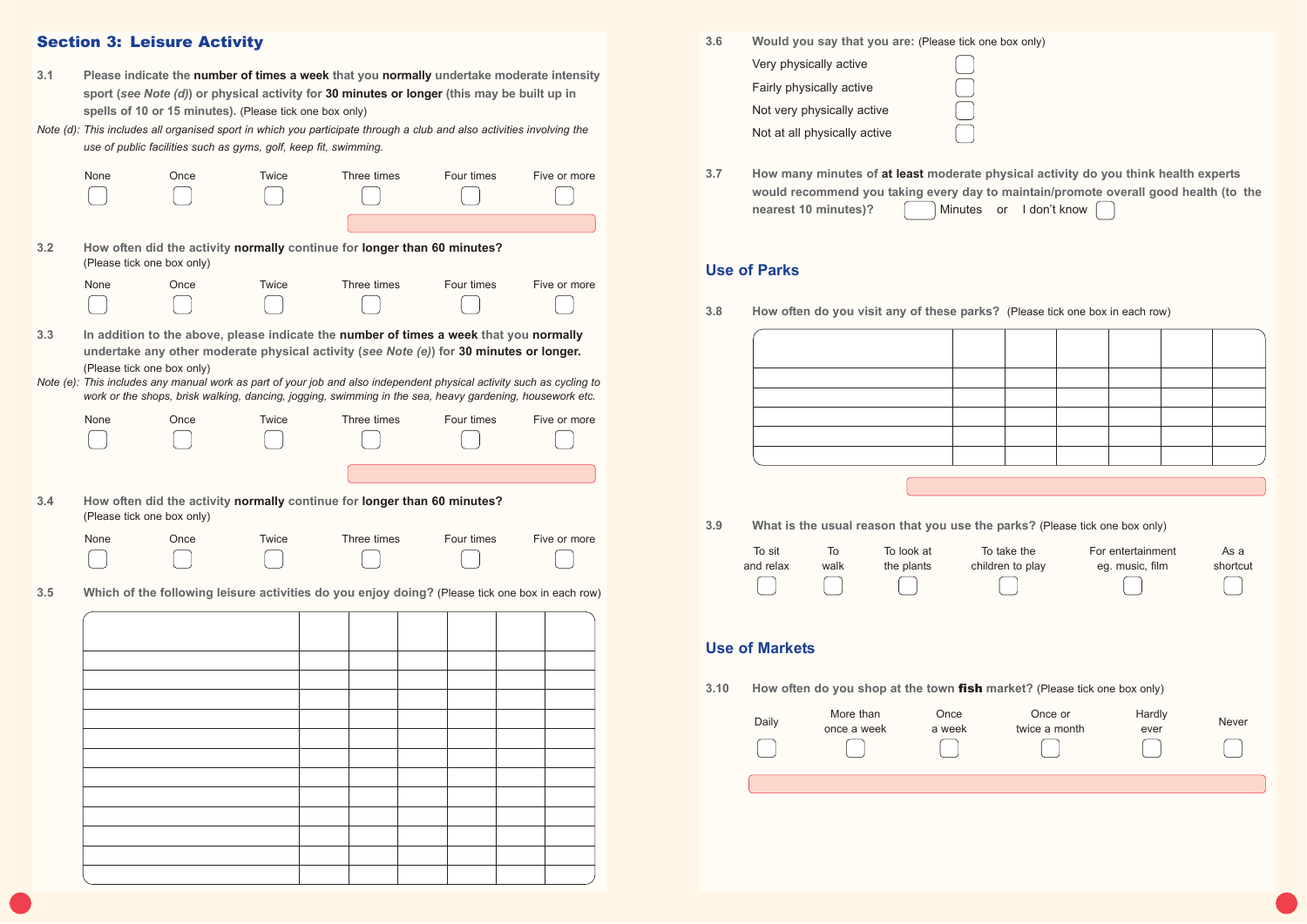| Which facilities do you mainly use at the library? (Please tick all that apply) |       |           |       |           |        |                      |         |  |
|---------------------------------------------------------------------------------|-------|-----------|-------|-----------|--------|----------------------|---------|--|
| Loans                                                                           | Loan  |           |       |           |        | Reading              | Other,  |  |
| of                                                                              | οf    | Reference | Study | Photocopy |        | Internet newspapers/ | please  |  |
| books                                                                           | music | section   | area  | service   | access | magazines            | specify |  |
| $\Box$                                                                          |       |           |       |           |        |                      |         |  |

**3.18 B.18 EXEGGBBBS IS 20.18 ISS 20.18 EXECGBBS 20.19 ISS 20.19 ISS 20.19 ISS 20.19 ISS 20.19 ISS 20.19 ISS 20.19 ISS 20.19 ISS 20.19 ISS 20.19 ISS 20.19 ISS 20.19 ISS 20.19 ISS 20.19 ISS 20.19 ISS 20.19 ISS 20.19** 

**3.19 To improve the Library service in the future, which of the following list of possible ke a difference to whether you use the library?** 



|               | <b>Tick</b> | <b>Libraries</b> |  |
|---------------|-------------|------------------|--|
|               |             |                  |  |
|               |             |                  |  |
|               |             |                  |  |
|               |             |                  |  |
|               |             |                  |  |
|               |             |                  |  |
| bung children |             |                  |  |
|               |             |                  |  |
|               |             |                  |  |
|               |             |                  |  |

|      | Why do you shop at the town fish market? (Please tick up to two main reasons)                                                                                                                                                         | 3.17 | Which facilities do you mainly use at the                                                                   |
|------|---------------------------------------------------------------------------------------------------------------------------------------------------------------------------------------------------------------------------------------|------|-------------------------------------------------------------------------------------------------------------|
|      | To buy Because they Convenient To support<br>To eat<br>Other reason,<br>To buy<br>at<br>fresh<br>local<br>have a<br>location<br>the local<br>please<br>produce produce wide selection<br>markets<br>in town<br>restaurants<br>specify |      | Loans<br>Loan<br>of<br>Study<br>οf<br>Reference<br>Photocop<br>section<br>service<br>books<br>music<br>area |
| 3.12 | How often do you shop at the town fruit and vegetable market? (Please tick one box only)<br>More than<br>Once or<br>Once<br>Hardly<br>Daily<br>Never<br>once a week<br>twice a month<br>a week<br>ever                                | 3.18 | If you do not use the library service regul<br>(Please tick all boxes which apply)                          |
|      |                                                                                                                                                                                                                                       |      | Too busy, not enough time<br>I don't know what the library offers                                           |
|      |                                                                                                                                                                                                                                       |      | The opening hours are not convenient                                                                        |
| 3.13 | Why do you shop at the town fruit and vegetable market? (Please tick up to two main reasons)                                                                                                                                          |      | Location of libraries is not convenient                                                                     |
|      | Because they<br>Convenient<br>To support<br>To visit<br>Other reason,<br>To buy<br>To buy                                                                                                                                             |      | I buy all my books, magazines and newspap                                                                   |
|      | fresh<br>local<br>have a<br>location<br>the local<br>speciality<br>please                                                                                                                                                             |      | I use the Internet at home or work for my info                                                              |
|      | wide selection<br>markets<br>produce<br>in town<br>shops<br>specify<br>produce                                                                                                                                                        |      | Other (Please specify)                                                                                      |
|      |                                                                                                                                                                                                                                       |      |                                                                                                             |
| 3.14 | If you do not shop at the town markets, please tick one box to indicate the main reason.                                                                                                                                              | 3.19 | To improve the Library service in the futu<br>improvements would make a difference to                       |
|      | <b>Difficulty</b><br>Don't like to<br>Location<br>Don't do<br>Other reason,<br>Produce<br>οf<br>food<br>too<br>not<br>carry shopping<br>please<br>through town<br>convenient<br>parking<br>shopping<br>specify<br>expensive           |      |                                                                                                             |
|      |                                                                                                                                                                                                                                       |      | Later night opening on some weekdays                                                                        |
|      | <b>Use of Library</b>                                                                                                                                                                                                                 |      | Opening longer at weekends                                                                                  |
|      |                                                                                                                                                                                                                                       |      | Staff help/advice on reading and information                                                                |
| 3.15 | Do you have a valid library card for the States of Jersey libraries?                                                                                                                                                                  |      | Wider range of books                                                                                        |
|      | Yes<br>No                                                                                                                                                                                                                             |      | More copies of popular books                                                                                |
|      |                                                                                                                                                                                                                                       |      | More newspapers and magazines                                                                               |
| 3.16 | When did you last visit one of the States of Jersey public libraries?                                                                                                                                                                 |      | More story times, activities and events for you                                                             |
|      | (Please tick one box in each row)                                                                                                                                                                                                     |      | More computer/internet availability                                                                         |
|      |                                                                                                                                                                                                                                       |      | None of the above will make a difference                                                                    |
|      |                                                                                                                                                                                                                                       |      | Other (Please specify)                                                                                      |
|      |                                                                                                                                                                                                                                       |      |                                                                                                             |
|      |                                                                                                                                                                                                                                       |      |                                                                                                             |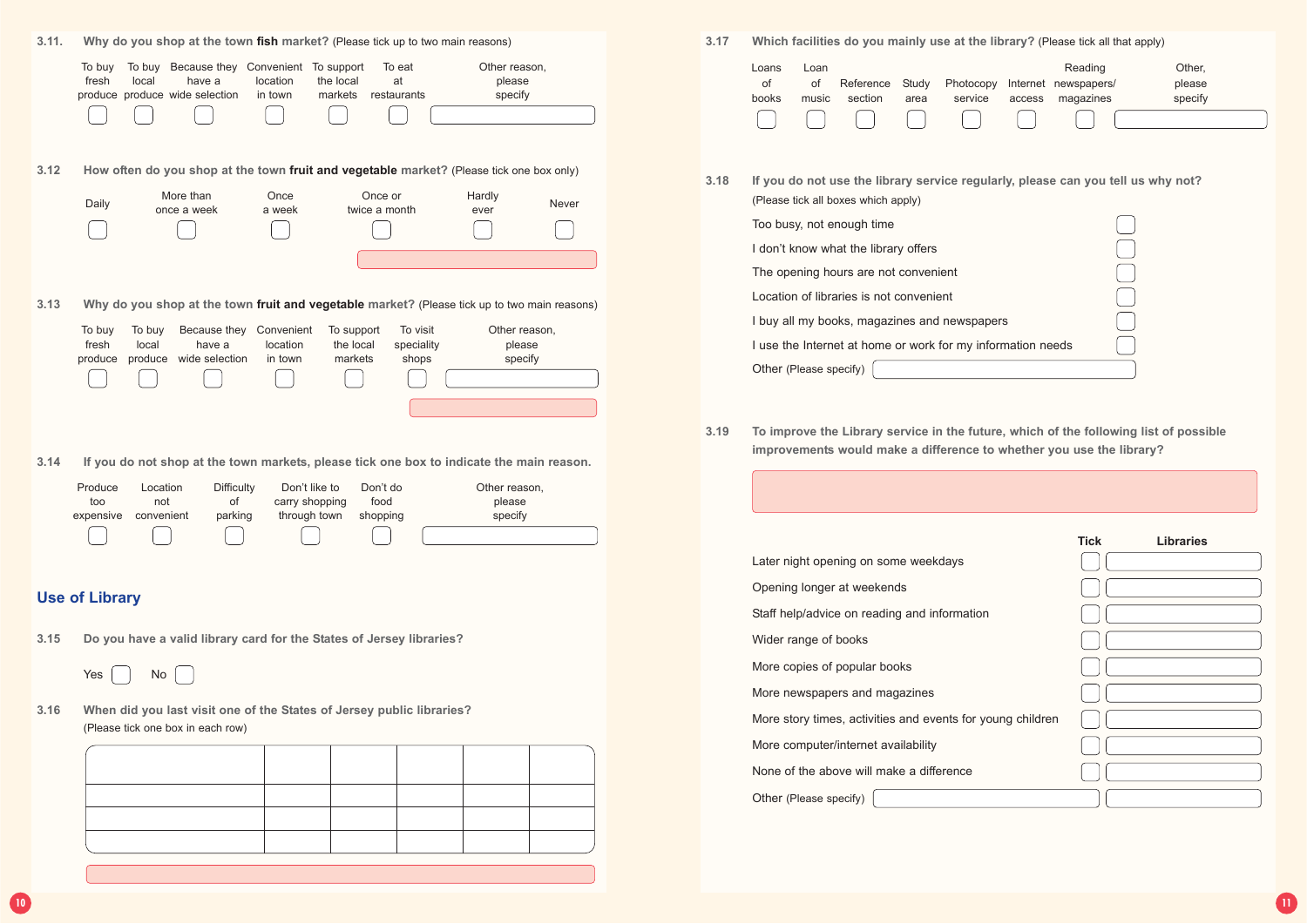## Section 4: Travel and Transport

**4.1 In the table below, please can you detail all journeys (e.g. to and from work, at lunchtime, to the shops, to pick up children, social travel etc.) which you have made in the previous**

Please **include all** journeys made by: public transport (bus and taxi), motor vehicle (car, van etc), by bicycle or on foot (only include journeys on foot of 10 minutes or longer).

**24-hours covering a** week day**.**

If your journey involved more than one form of transport (e.g. walk to bus stop, take bus, walk to work) **please use a separate line for each stage of your journey**. Similarly if the journey had several purposes (e.g. drop children off at school, then into town to go shopping) please include each stage on a separate line. An example is shown in the table below.

**NOTES: Purpose of Journey:** please provide a simple description of the journey, e.g. "to work", "take child to school".

**From and To:** please provide names of the places where your journey started and finished, e.g. from "Home" and some details of the destination, such as name of school or location of place of work.

**Mode:** please list type of transport e.g. walk, cycle, motor bike, bus, own car, shared lift in someone else's car, van, taxi.

# **Gambling**

| 3.20 | Please indicate the approximate number of times in the last year that you have undertaken |
|------|-------------------------------------------------------------------------------------------|
|      | the following activities? (Please tick one box per row)                                   |

**3.21 Do you think that the controls for gambling in Jersey are:** (Please tick one box only)

|      | Much<br>too loose                                         | A little<br>too loose                | Just<br>about right                                                                        |                             | A little<br>too tight                                  | Much<br>too tight           | <b>No</b><br>opinion                                   |
|------|-----------------------------------------------------------|--------------------------------------|--------------------------------------------------------------------------------------------|-----------------------------|--------------------------------------------------------|-----------------------------|--------------------------------------------------------|
| 3.22 |                                                           | (Please tick one box only)           | How has your attitude towards gambling changed during the past 10 years?                   |                             |                                                        |                             |                                                        |
|      | More positive<br>towards gambling                         |                                      | More negative<br>towards gambling                                                          |                             | My attitude is<br>unchanged                            |                             |                                                        |
| 3.23 |                                                           | (Please tick one box only)           | What are your views about fruit machines being available in bars/clubs in Jersey?          |                             |                                                        |                             |                                                        |
|      | Disagree strongly<br>with fruit machines<br>in bars/clubs |                                      | Disagree slightly<br>with fruit machines<br>in bars/clubs                                  | No opinion<br>either way    | Agree slightly<br>with fruit machines<br>in bars/clubs |                             | Agree strongly<br>with fruit machines<br>in bars/clubs |
| 3.24 |                                                           | use them? (Please tick one box only) | If fruit machines were available in bars/clubs in Jersey, how often do you think you would |                             |                                                        |                             |                                                        |
|      | Every<br>day                                              | Several<br>times<br>a week           | Once a<br>a week                                                                           | Once or<br>twice<br>a month | Once or<br>twice<br>a year                             | Less than<br>once<br>a year | Never                                                  |
| 3.25 |                                                           |                                      | Are there any other forms of gambling which you would like to see introduced in Jersey?    |                             |                                                        |                             |                                                        |

Yes If so, what No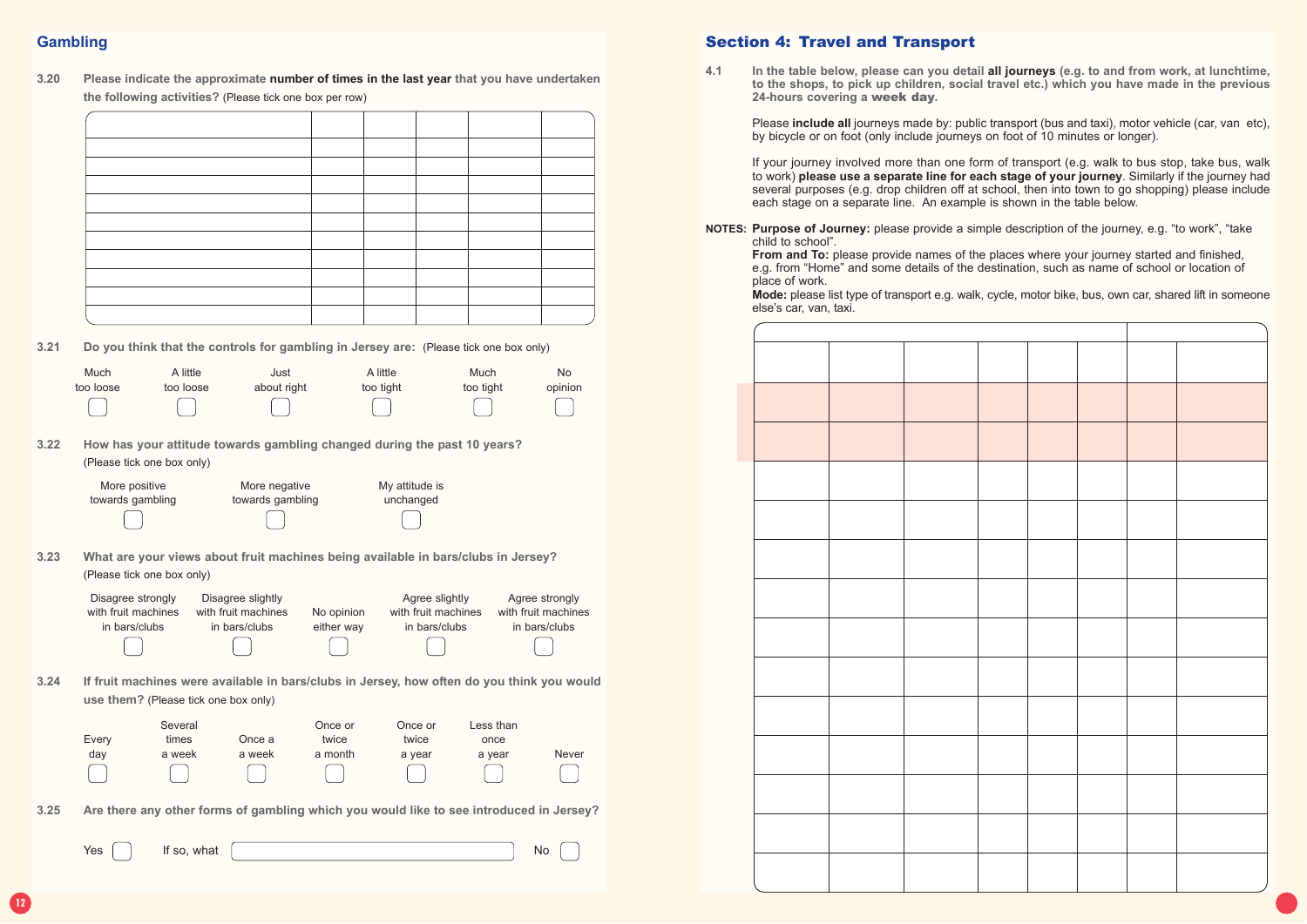



| 4.6 | What would encourage you to use the car                                               |  |  |  |  |
|-----|---------------------------------------------------------------------------------------|--|--|--|--|
|     | Better school transport                                                               |  |  |  |  |
|     | Flexible working hours                                                                |  |  |  |  |
|     | Improved bus services                                                                 |  |  |  |  |
|     | Better pavements                                                                      |  |  |  |  |
|     | More cycling facilities                                                               |  |  |  |  |
|     | More expensive parking                                                                |  |  |  |  |
|     | More traffic congestion                                                               |  |  |  |  |
|     | Helping the environment                                                               |  |  |  |  |
|     | Nothing                                                                               |  |  |  |  |
|     | Other (Please specify)                                                                |  |  |  |  |
| 4.7 | How often do you walk for more than 10 n                                              |  |  |  |  |
|     | Every<br>Several times<br>Once<br>a week<br>a week<br>day                             |  |  |  |  |
| 4.8 | For what purpose are the journeys you me<br>10 minutes? (Please tick all which apply) |  |  |  |  |
|     | To and from work                                                                      |  |  |  |  |
|     | To and from a school or college                                                       |  |  |  |  |
|     | To and from the shops                                                                 |  |  |  |  |
|     | To accompany children or other people                                                 |  |  |  |  |
|     | To visit friends                                                                      |  |  |  |  |
|     | Simply for pleasure/dog walking                                                       |  |  |  |  |
|     | As exercise, for health reasons                                                       |  |  |  |  |
|     | Main form of transport                                                                |  |  |  |  |
|     | Other (Please specify)                                                                |  |  |  |  |
| 4.9 | What would encourage you to walk more?                                                |  |  |  |  |
|     | More pavements or footpaths outside town                                              |  |  |  |  |
|     | More out of town parking                                                              |  |  |  |  |
|     | Cheaper out of town parking                                                           |  |  |  |  |
|     | To adopt a healthier lifestyle                                                        |  |  |  |  |
|     | Improved street lighting                                                              |  |  |  |  |
|     | Less worries over personal safety                                                     |  |  |  |  |
|     | Nothing - walk as much as possible                                                    |  |  |  |  |
|     |                                                                                       |  |  |  |  |

| 10 minutes? (Please tick all which apply)  |
|--------------------------------------------|
| To and from work                           |
| To and from a school or college            |
| To and from the shops                      |
| To accompany children or other people      |
| To visit friends                           |
| Simply for pleasure/dog walking            |
| As exercise, for health reasons            |
| Main form of transport                     |
| Other (Please specify)                     |
|                                            |
| Wilset way de energy wear was the wells me |
|                                            |

| To and | To and               | To and | To visit   | For social | Main      | Other,  |
|--------|----------------------|--------|------------|------------|-----------|---------|
| from   | from a school        | from   | friends or | or leisure | form of   | please  |
| work   | or college the shops |        | relatives  | reasons    | transport | specify |
|        |                      |        |            |            |           |         |

Nothing – takes too long

Nothing – other reason, please specify

**4.2 What influences the way you travel to work/school/college?** (Please tick **no more than three** boxes)

| Availability of car                                   |  |
|-------------------------------------------------------|--|
| No car                                                |  |
| Parking space                                         |  |
| Cost of travel                                        |  |
| Opportunity to exercise                               |  |
| Car needed for work                                   |  |
| Need vehicle for carrying heavy/bulky items           |  |
| Quickest by car                                       |  |
| Quickest by bike                                      |  |
| Walking/cycling impossible due to physical disability |  |
| Too far to walk or cycle                              |  |
| Need to drop off children/family                      |  |
| Convenience of public transport                       |  |
| <b>Environmental reasons</b>                          |  |
| Other (Please specify)                                |  |

**4.3 How many of the following vehicles are available for use by anyone in your household?** (Please enter number of vehicles in each box).

| Cars | ∨ans | Motorcycles | Adult bicycles |
|------|------|-------------|----------------|
|      |      |             |                |

**4.4 How often do you travel by car or van, either as a driver or as a passenger?** (Please tick one box only)

|       | Several |        | Once or | Once or |       |
|-------|---------|--------|---------|---------|-------|
| Every | times   | Once a | twice   | twice   |       |
| day   | a week  | a week | a month | a year  | Never |
|       |         |        |         |         |       |
|       |         |        |         |         |       |

**4.5 For what purpose are the journeys you mostly make by car or van?** (Please tick all which apply)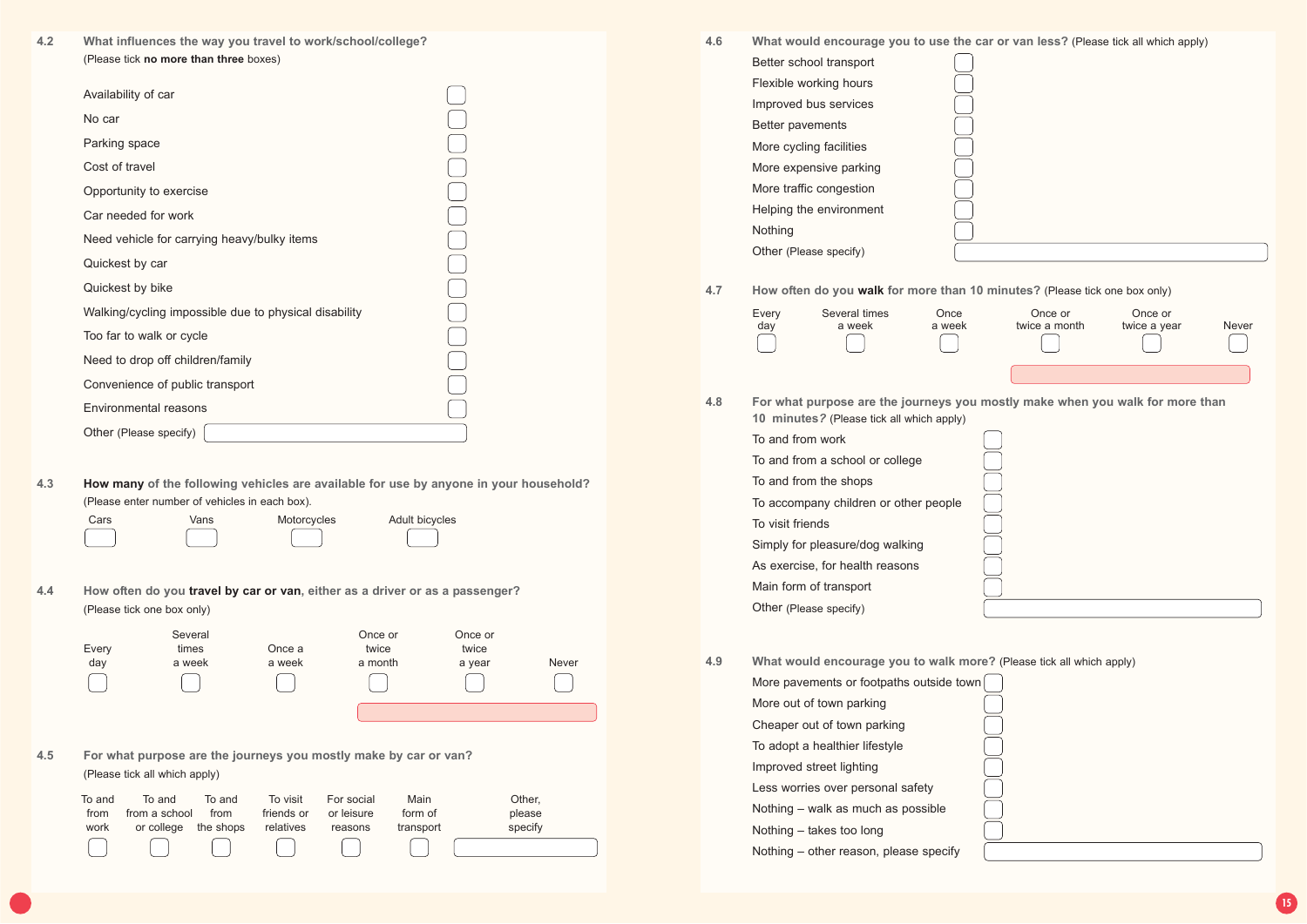| 4.10 | How often do you use public buses? (Please tick one box only)<br>Several times<br>Once<br>Once or<br>Every<br>Once or<br>a week<br>a week<br>twice a month<br>twice a year<br>Never<br>day                                                                                                                                               | What would encourage you to cycle more? (Please tick all which apply)<br>4.15<br>More cycle routes<br>Changing facilities at work<br>More covered cycle parking<br>More traffic congestion<br>Buses willing to carry bikes (uphill journeys)<br>More expensive public parking                                         |
|------|------------------------------------------------------------------------------------------------------------------------------------------------------------------------------------------------------------------------------------------------------------------------------------------------------------------------------------------|-----------------------------------------------------------------------------------------------------------------------------------------------------------------------------------------------------------------------------------------------------------------------------------------------------------------------|
| 4.11 | For what purpose do you usually take the bus? (Please tick all that apply)<br>To and<br>To and To accompany<br>Main<br>For<br>Other,<br>To<br>To and<br>from school<br>from<br>children or<br>visit<br>a night<br>please<br>form of<br>from<br>of college<br>the shops<br>other people<br>friends<br>specify<br>out<br>work<br>transport | Higher costs of motoring<br>Nothing - cycle as much as possible<br>Nothing - other reason, please specify<br>Other reason, please specify                                                                                                                                                                             |
| 4.12 | What would encourage you to use the bus more? (Please tick all which apply)                                                                                                                                                                                                                                                              | Do you own a private pleasure boat (exclude canoes, sailboards, jet-skis)?<br>4.16<br>Yes, one<br>Yes, more than one<br>No                                                                                                                                                                                            |
|      | More frequent service<br>Lower fares<br>Bus routes closer to home                                                                                                                                                                                                                                                                        |                                                                                                                                                                                                                                                                                                                       |
|      | Routes that go across the Island (not via town)<br>More expensive public parking<br>Higher costs of motoring<br>More traffic congestion                                                                                                                                                                                                  | What is the boat's main method of propulsion? (Please tick one box only)<br>4.17<br>Outboard engine<br>Oar<br>Sail<br>Inboard engine                                                                                                                                                                                  |
|      | More bus shelters<br>Nothing<br>Other reason, please specify                                                                                                                                                                                                                                                                             | 4.18<br>What is the length at the waterline of the boat? (Please tick one box only)                                                                                                                                                                                                                                   |
| 4.13 | How often do you cycle? (Please tick one box only)<br>Every<br>Several times<br>Once<br>Once or<br>Once or                                                                                                                                                                                                                               | Under 3 metres<br>Over 8 metres<br>3-5 metres<br>5-8 metres                                                                                                                                                                                                                                                           |
|      | a week<br>twice a month<br>twice a year<br>Never<br>day<br>a week                                                                                                                                                                                                                                                                        | Is the boat moored or on a trailer?<br>4.19<br>Moored<br>On a trailer                                                                                                                                                                                                                                                 |
| 4.14 | For what purpose do you usually cycle? (Please tick all that apply)<br>To<br>Other,<br>To and<br>To and<br>To and<br>Main<br>Simply<br>As exercise<br>visit<br>for<br>for health<br>from school<br>from<br>form of<br>please<br>from<br>specify<br>of college<br>the shops<br>friends<br>work<br>transport<br>pleasure<br>reasons        | 4.20<br>How often do you take the boat onto the open sea during the winter season (between<br>October and April)? (Please tick one box only)<br>Less than<br>Every<br>Once<br>Twice<br>Once<br>Several times<br>Once every<br>once every<br>a month<br>two months<br>a month<br>two months<br>a week<br>a week<br>day |
|      |                                                                                                                                                                                                                                                                                                                                          |                                                                                                                                                                                                                                                                                                                       |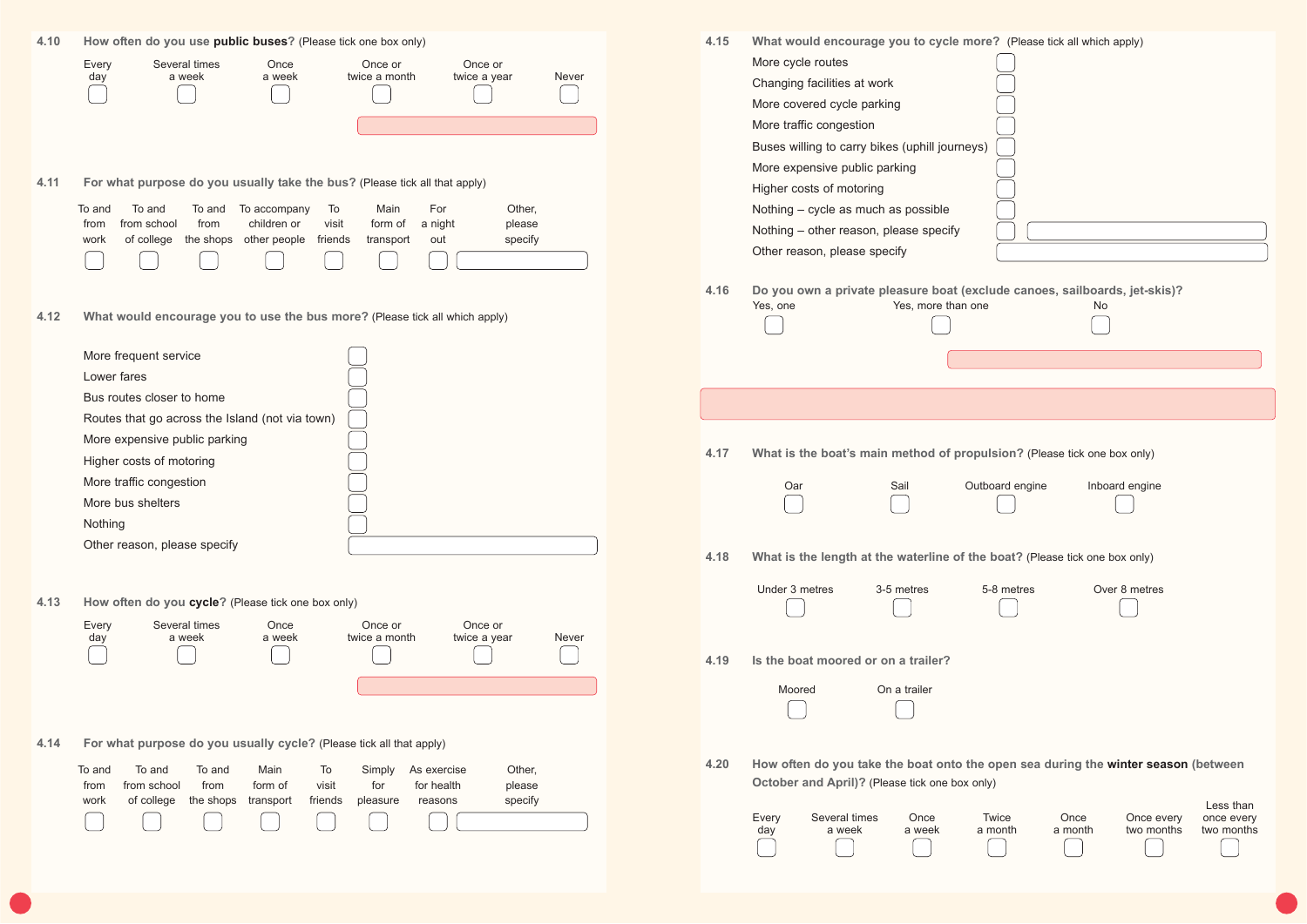| 5.4 | What is/do you expect to be your main source/s of income in retirement?<br>(Please tick all which apply) |  |
|-----|----------------------------------------------------------------------------------------------------------|--|
|     | Own Jersey social security pension                                                                       |  |
|     | Spouse's/partner's Jersey social security pension                                                        |  |
|     | Own social security pension from another country                                                         |  |
|     | Spouse's/partner's social security pension from another country                                          |  |
|     | Own occupational pension                                                                                 |  |
|     | Spouse's/partner's occupational pension                                                                  |  |
|     | Own private pension                                                                                      |  |
|     | Spouse's/partner's private pension                                                                       |  |
|     | Own earnings from paid work                                                                              |  |
|     | Spouse's/partner's earnings from paid work                                                               |  |
|     | Sale of possessions                                                                                      |  |
|     | Savings/investments                                                                                      |  |
|     | Raising money against value of your home (equity release)                                                |  |
|     | Other (Please specify)                                                                                   |  |

### Section 6: Policing in Jersey

**6.1 How safe or unsafe do you consider your neighbourhood to be (say within 5 minutes walk of your home)?** (Please tick one box only)

| 4.21 |                     | (between May and September)? (Please tick one box only)                   |                       |                  |                    | How often do you take the boat onto the open sea during the summer season          |                                       |
|------|---------------------|---------------------------------------------------------------------------|-----------------------|------------------|--------------------|------------------------------------------------------------------------------------|---------------------------------------|
|      | Every<br>day        | Several times<br>a week                                                   | Once<br>a week        | Twice<br>a month | Once<br>a month    | Once every<br>two months                                                           | Less than<br>once every<br>two months |
| 4.22 |                     | What activity do you usually use the boat for? (Please tick one box only) |                       |                  |                    |                                                                                    |                                       |
|      | General<br>pleasure | Leisure<br>fishing                                                        | Commercial<br>fishing |                  | Going<br>to France | Going to other<br><b>Channel Islands</b>                                           | Racing                                |
| 4.23 |                     |                                                                           |                       |                  |                    | Have you been deterred from buying a pleasure boat due to a lack of mooring space? |                                       |
|      | Yes                 |                                                                           | N <sub>o</sub>        |                  |                    | Partly                                                                             |                                       |
|      |                     |                                                                           |                       |                  |                    |                                                                                    |                                       |

|     | Very safe | Fairly safe | A bit unsafe   | Very unsafe                                                          |
|-----|-----------|-------------|----------------|----------------------------------------------------------------------|
|     |           |             | $\mathbb{R}^n$ | a ka                                                                 |
|     |           |             |                |                                                                      |
| 6.2 |           |             |                | How safe or unsafe do you consider the town centre to be after dark? |

| (Please tick one box only) |             |    |
|----------------------------|-------------|----|
| Verv safe                  | Fairly safe | Αb |

| Very safe | Fairly safe | A bit unsafe  | Very unsafe | Don't know |
|-----------|-------------|---------------|-------------|------------|
|           |             | $\frac{1}{2}$ |             |            |

**6.3 Thinking about your answer to question 6.2, please indicate the extent to which each of**

**the following has influenced your opinion?** (Please tick one box in each row)

Personal experience of visiting town centre The experience of your family or friends What you have seen or heard in the local me National media coverage of street violence i

| Private/personal pension        |  |
|---------------------------------|--|
| Occupational/employer's pension |  |
| None of the above               |  |
| Don't know                      |  |
|                                 |  |

|            | Major<br>influence | Minor | No<br>influence influence | Don't<br>know |
|------------|--------------------|-------|---------------------------|---------------|
| after dark |                    |       |                           |               |
|            |                    |       |                           |               |
| edia       |                    |       |                           |               |
| n the UK   |                    |       |                           |               |
|            |                    |       |                           |               |

Other (Please specify)

unsafe Very unsafe Don't know

### Section 5: Pensions

| 5.1 | <b>For people working or retired:</b> How much thought did you, or are you giving, to making |
|-----|----------------------------------------------------------------------------------------------|
|     | arrangements for an income for retirement? (Please tick one box only)                        |

| A lot of thought            |                                                        |
|-----------------------------|--------------------------------------------------------|
| Some thought                |                                                        |
| Very little thought         |                                                        |
| Not thought about it at all |                                                        |
|                             | Do you currently have, or have you had in the past, ar |

**5.2 Do you currently have, or have you had in the past, any of the following pension schemes?** (Please tick all which apply)

| 5.3 | If you do not have a private/personal pension: What is the main reason that you do             |
|-----|------------------------------------------------------------------------------------------------|
|     | not have a private pension? Or if you have already retired, please give the main reason        |
|     | for not contributing to a private pension during your working life. (Please tick one box only) |

I am relying on my social security pension (from Jersey or another country)

|  |  | I am relying on my occupational pension |  |  |
|--|--|-----------------------------------------|--|--|
|  |  |                                         |  |  |

I am relying on spouse's/partner's pension

I am relying on other sources of income

Don't earn enough

Can't afford to

Not working at the moment

Too early to start a pension

Not interested

Don't know enough about pensions

Other (Please specify)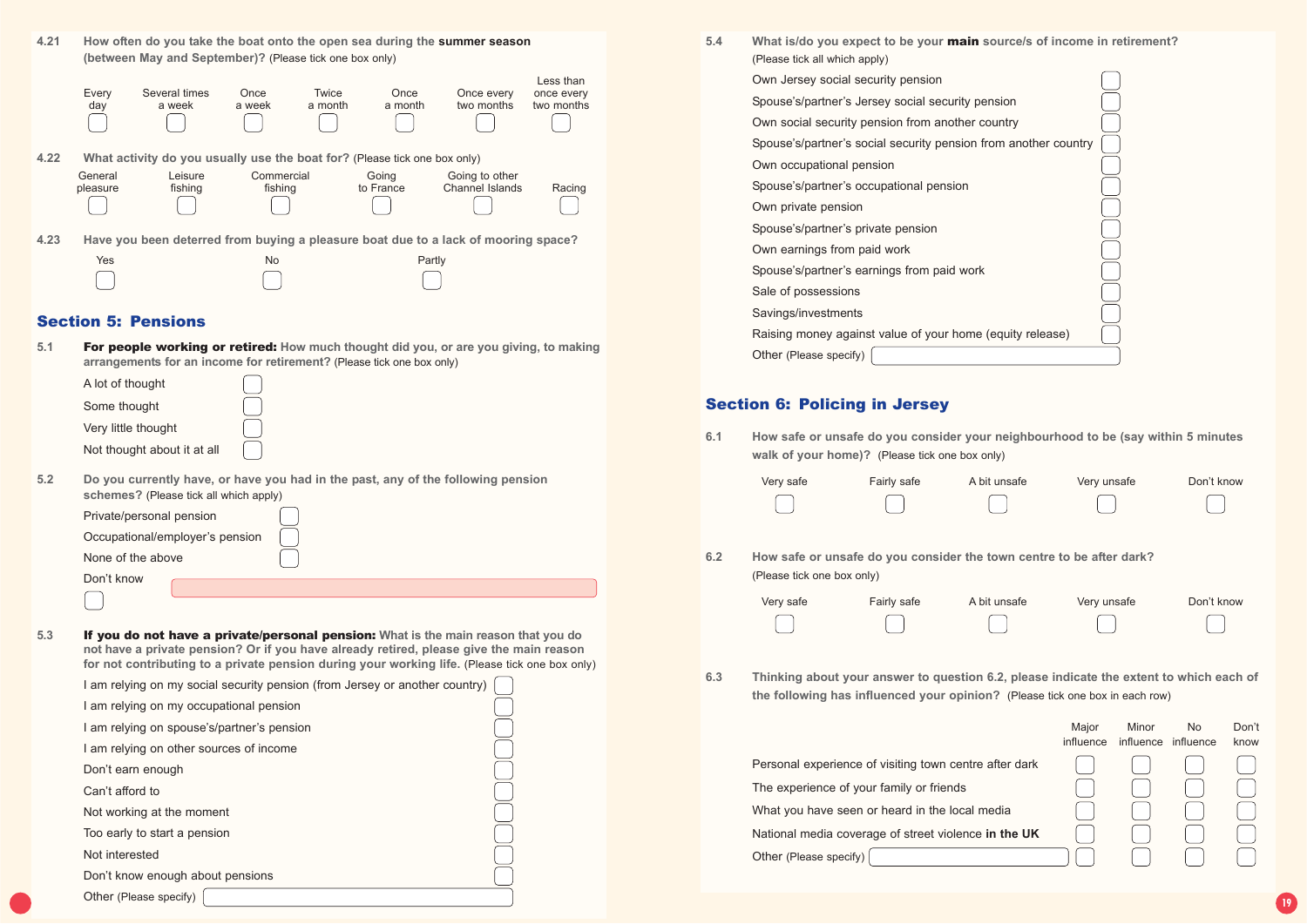**6.7 During the last twelve months, how good or poor a job do you think the States of Jersey Police have been doing in each of these areas of their work?** (Please tick one box in each row)

| Very<br>poor | Poor | Good | Very<br>good | Don't<br>know |
|--------------|------|------|--------------|---------------|
|              |      |      |              |               |
|              |      |      |              |               |
|              |      |      |              |               |
|              |      |      |              |               |
|              |      |      |              |               |
|              |      |      |              |               |

Catching people who sell illegal drugs

Catching people who commit burglaries

Catching people who commit violent crimes

Promoting and enforcing road safety

Tackling street violence and disorder in the town centre after dark

Overall policing of the Island

### Section 7: Public Services

**7.1 How do you rate the following services in Jersey?** (Please tick one box in each row; if not applicable to you please tick 'Don't know')

| Very |      |      | Very | Don't |
|------|------|------|------|-------|
| poor | Poor | Good | good | know  |
|      |      |      |      |       |
|      |      |      |      |       |
|      |      |      |      |       |
|      |      |      |      |       |
|      |      |      |      |       |
|      |      |      |      |       |
|      |      |      |      |       |
|      |      |      |      |       |
|      |      |      |      |       |
|      |      |      |      |       |
|      |      |      |      |       |
|      |      |      |      |       |
|      |      |      |      |       |
|      |      |      |      |       |
|      |      |      |      |       |
|      |      |      |      |       |
|      |      |      |      |       |
|      |      |      |      |       |
|      |      |      |      |       |
|      |      |      |      |       |
|      |      |      |      |       |
|      |      |      |      |       |
|      |      |      |      |       |
|      |      |      |      |       |

|                                                     | Major<br>problem | Minor<br>problem | Not a<br>problem | Don't<br>know |
|-----------------------------------------------------|------------------|------------------|------------------|---------------|
| A Anti-social behaviour by young people             |                  |                  |                  |               |
| <b>Burglary</b><br>В                                |                  |                  |                  |               |
| Drink-driving<br>$\mathbf{C}$                       |                  |                  |                  |               |
| Domestic violence<br>D                              |                  |                  |                  |               |
| <b>E</b> Money laundering and major financial crime |                  |                  |                  |               |
| <b>F</b> People dealing in drugs                    |                  |                  |                  |               |
| Speeding motorists<br>G                             |                  |                  |                  |               |
| Street violence and disorder<br>н.                  |                  |                  |                  |               |
| Theft of or from vehicles                           |                  |                  |                  |               |
| Petty theft and shoplifting<br>J                    |                  |                  |                  |               |
| K Vandalism and graffiti                            |                  |                  |                  |               |
| Other (Please specify)<br>Ы.                        |                  |                  |                  |               |

Services provided by the public libraries Cleanliness of our beaches Cleanliness of our pavements and roads Cleanliness of our public toilets Condition of our roads Condition of our pavements Enough street lighting Enforcement of parking restrictions in town Adequacy of road signs Island-wide recycling bins La Collette green waste facilities Bellozanne waste facilities Availability of public parking in town for shopping Availability of public parking in town for work Management of road works The number of pedestrian crossings in town Availability of cycle parking Availability of motorcycle parking

**6.4 How much of a problem is each of the following in Jersey as a whole?** (Please tick one box in each row)

**6.5 Considering the list in question 6.4 above, which do you think are currently the three most important problems for the police to deal with both in your neighbourhood and in Jersey?** (Please write your choice of letters, A to L, from question 6.4 in the boxes below. You can leave some boxes blank if you wish).

**6.6 To what extent do you agree or disagree with the following statements:**

|                                                                                                     | Strongly<br>agree | Tend to<br>agree | Tend to<br>disagree | Strongly<br>disagree | Don't<br>know |
|-----------------------------------------------------------------------------------------------------|-------------------|------------------|---------------------|----------------------|---------------|
| The relations between Jersey Police<br>and the public are good                                      |                   |                  |                     |                      |               |
| Jersey Police are in touch with the<br>needs of the community                                       |                   |                  |                     |                      |               |
| I am confident I would receive a good<br>service from Jersey Police if I needed<br>their assistance |                   |                  |                     |                      |               |